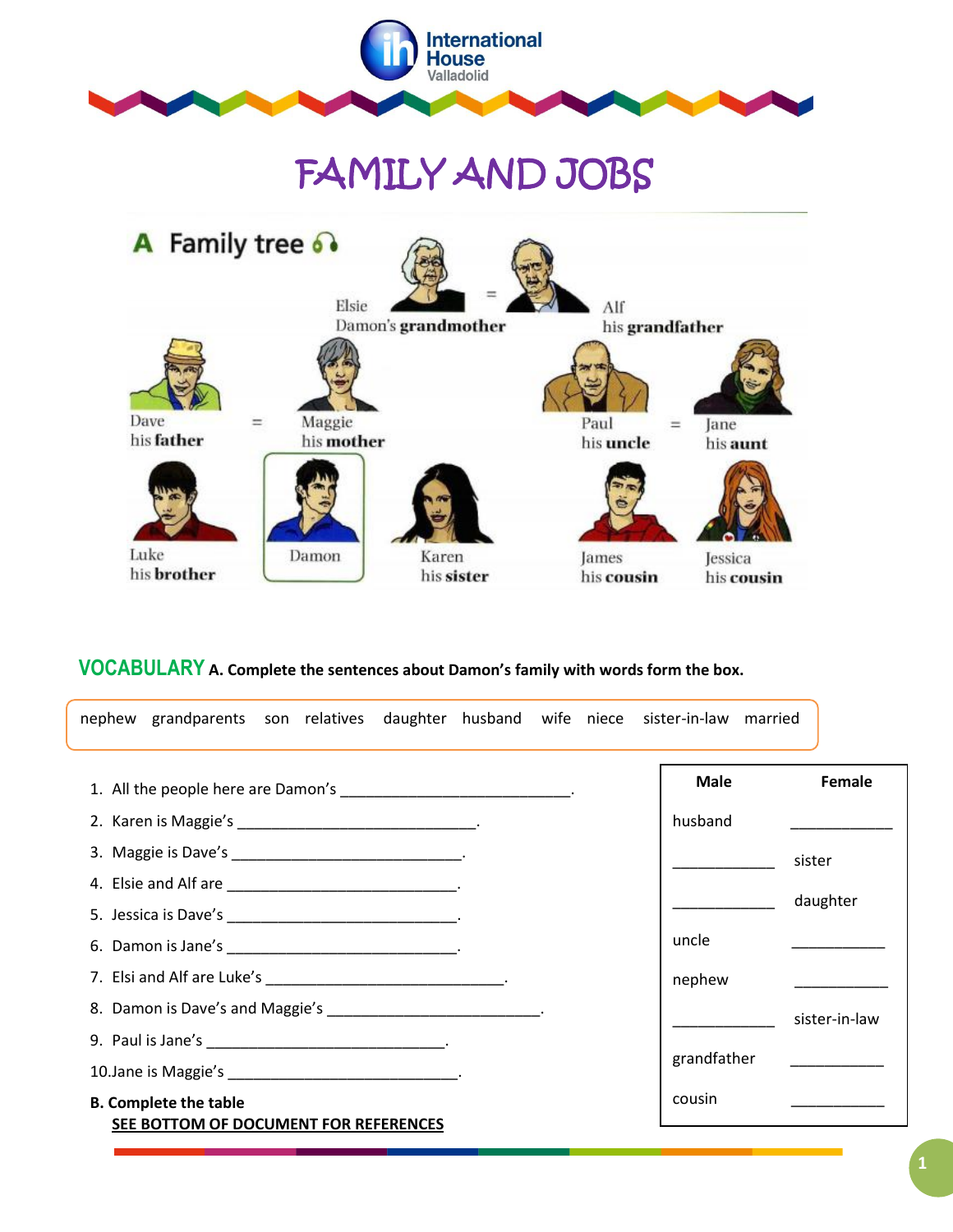

 $\overline{1}$ .

#### **Donati's Pizza** Place is in downtown Washington, D.C. in the USA. The restaurant manager is Antonio Donati. His sons, Marco and Fabio, are pizza chefs and their friend Leonardo is a waiter. Our restaurant is ten years old. It's a real family business. It's small and friendly and the food is great. Come and visit. It's the perfect place for vour pizza.



# **READING**

- 4 A Work in pairs and look at the photos. What is the relationship between the people (e.g. husband and wife)?
	- **B** Read the text and check your ideas.
	- C Read the texts again and complete the information.

| <b>Business</b> | Where? | <b>Good things</b> |
|-----------------|--------|--------------------|
| restaurant      |        | small.             |
|                 |        |                    |
|                 |        |                    |

# **POSSESSIVE ADJECTIVES**

- 5 A Complete the sentences with my, your, his, her, its, our, their. Then check your answers in the texts in Exercise 4A.
	- 1 The restaurant manager is Antonio Donati. His sons, Marco and Fabio, are pizza chefs and friend Leonardo is a waiter.
	- 2 'Come and visit. It's the perfect place for pizza.
	- 3 She says, 'It's a real family business. father is here from four o'clock in the morning.'
	- husband isn't in the family business. 4
	- 5 Star Supermarket is in the centre of Bath, England, and doors are open 24/7.
	- $6<sup>1</sup>$ shop is a family business,' says Dana.

### **B** Complete the table. Use the sentences in Exercise 5A to help.

| subject pronoun | possessive adjective |
|-----------------|----------------------|
|                 | my                   |
| you             |                      |
|                 | his                  |
| she             |                      |
| it.             |                      |
|                 | our                  |
| they            |                      |



#### **Blue Fish** is a fish shop in Sydney, Australia. Young-sun Park is the manager. She says, 'It's a real family business. My father is here from four o'clock in the morning. My son and daughter are at university but they're here in the shop in the evening.' Her husband isn't in the family business. He's a chef in a restaurant, a fish restaurant! 'We really love fish and our fish is the best in the city. says Young-sun.



**Star Supermarket**<br>is in the centre of Bath, England. and its doors are open 24/7\* Sixty-year-old manager, Alex, is from Jamaica. His wife, Dana, and daughters, Sakina and Mia, and their husbands are the shop assistants. 'Our shop is a family business,' says Dana. 'We're open 24/7 because people shop 24/7.

\*24/7: twenty-four hours a day. seven days a week



# 6 A Underline the correct alternative.

The family business is in Spain and the manager is a woman. <sup>1</sup>His/Her name is Cristina. <sup>2</sup>His/Her husband David is the receptionist and chef. David isn't happy in <sup>3</sup>his/my job. "Our/Their business is in a very beautiful place near a beach. Cristina says, "Our/Its name is 'La Perla'. Come and visit. It's a great place for <sup>6</sup>their/your holiday. <sup>7</sup>Our/Their rooms are very good'. David says, 'Yes, but 'my/our job isn't good!'

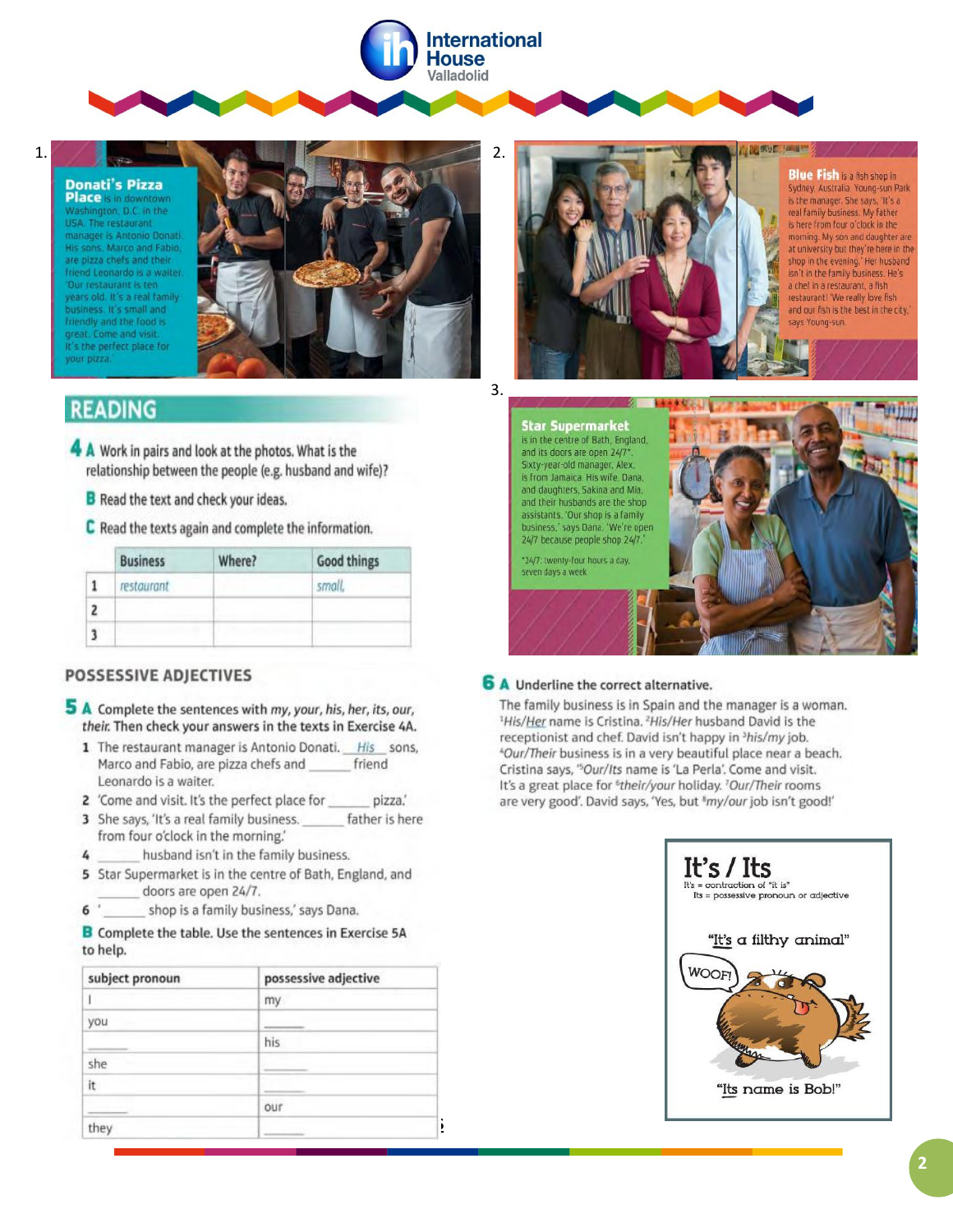

# **7. Read the texts again. How many jobs can you find? 8.**

Do you know any more jobs in English?

**A** Remember! Use  $a / an + job$ , e.g. He's a musician. NOT He's musician. Don't use a / an with plurals, e.g. They're doctors. NOT They're a doctors.

# **9. A. Read and write the names in the pictures**

Caroline Matthew Rosanna Orlando Petra Lionel Paula Scott Danielle



#### Complete with a, an, or -. 1 He's actor. 2 She's politician. 3 They're nurses. 4 We're \_\_\_\_ lawyers. 5 He's teacher. 6 She's actress. \_ journalist? 7 Are you  $8$   $\Gamma$ m  $$ pilot. 9 He's builder.



Her husband is Matthew. He's the manager. He's in the office.

Rosanna is their daughter. She's the porter. She's at the entrance.

Orlando is their son. He's the waiter. He's in the hotel restaurant.

Petra is his wife. She's the waitress. She's in the hotel restaurant.

Lionel is her brother. He's the barman. He's in the bar. Paula is her sister. She's the gardener. She's in the garden. Her parents are Scott and Danielle. They're on holiday! They're in the swimming pool.

# **B. Match the names to the jobs**

1. cook \_\_\_ 2. manager \_\_\_ 3. porter \_\_\_ 4. waiter \_\_\_ 5. waitress \_\_\_ 6. barman \_\_\_ 7. gardener \_\_\_

# **SEE BOTTOM OF DOCUMENT FOR REFERENCES**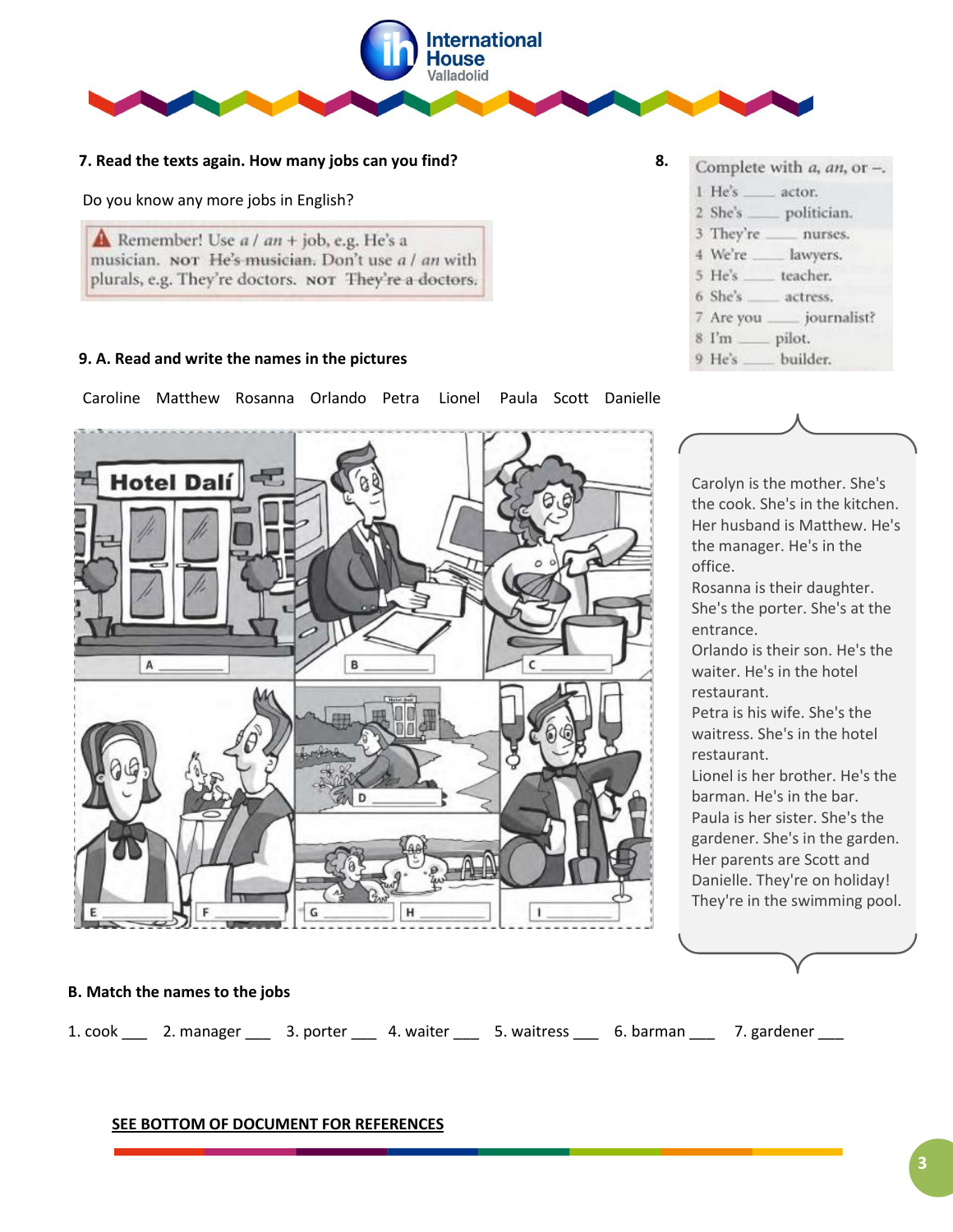

# **ANSWERS**

# Vocabulary

- A. 1. relatives 2. daughter 3. wife 4. married 5. niece 6. nephew 7. grandparents 8. son 9. husband 10. sisterin-law
- B. Husband/wife, brother/sister, son/daughter, uncle/aunt, nephew/niece, brother-in-law/sister-in-law, grandfather/grandmother, cousin/cousin (no change)

# Reading

# 4 A.

- 1. Father and sons
- 2. Wife and husband, mother and father, sister and brother, daughter and son
- 3. Husband and wife

C.

|                | business    | where                         | good things                               |
|----------------|-------------|-------------------------------|-------------------------------------------|
|                | restaurant  | Washington D.C.<br><b>USA</b> | small, friendly,<br>great food            |
| $\overline{2}$ | fish shop   | Sydney, Australia             | family business,<br>best fish in the city |
| 3              | supermarket | Bath, England                 | Open 24/7                                 |

# 5.

A. 1. *His* / their 2. your 3. My 4. My 5. its 6. Our B.

| subject pronoun | Possessive adjective |  |
|-----------------|----------------------|--|
|                 | mı                   |  |
| vou             | your                 |  |
| he              | his                  |  |
| she             | her                  |  |
| it              | its                  |  |
| we              | our                  |  |
| they            | their                |  |

6. A. 1. *Her* 2. Her 3. his 4. Their 5. Its 6. your 7. Our. 8. My

7. manager, chef, waiter, shop assistant

8. 1. an 2. a 3. – 4. – 5. a 6. an 7. a 8. a 9. A

9. A. Rosanna B. Matthew C. Carolyn D. Paula E. Petra F. Orlando G. Danielle H. Scott I. Lionel

# **SEE BOTTOM OF DOCUMENT FOR REFERENCES**